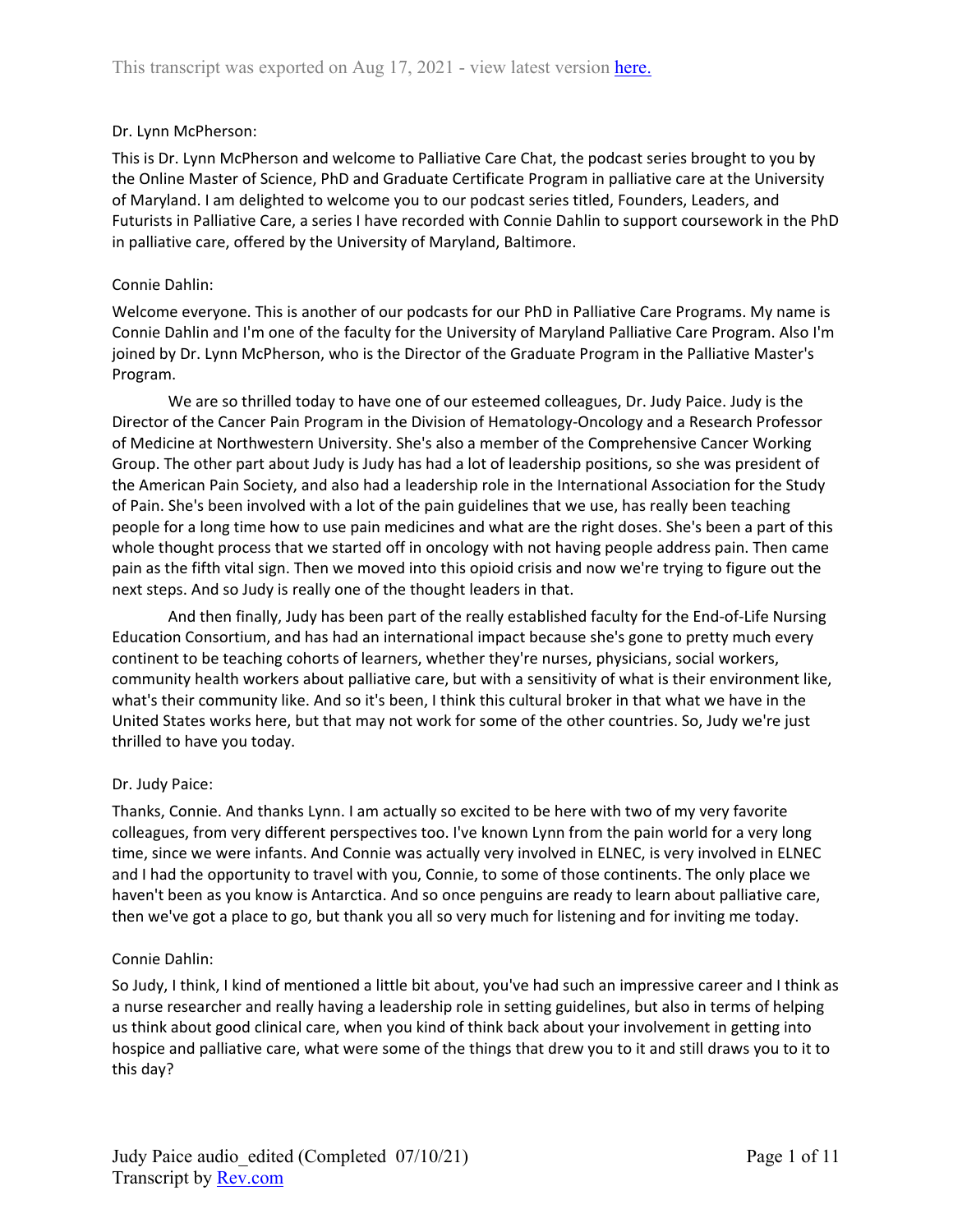## Dr. Judy Paice:

That's a really interesting question and I hope you don't mind if I go back a little bit into a little historical perspective. I started out a very long time ago as a brand new staff nurse on an oncology unit in a VA hospital. And we were working with often very limited resources. And at the time people were only given opioids if they were essentially actively dying. And I just could see the amount of suffering that resulted because of those policies. And it wasn't specific to the VA, it was really endemic. We were fearful about opioids, we limited their use, and that just sparked in me a passion to try to find better ways to relieve suffering. Now at that time hospice was just getting started. I had really no idea about hospice at that point. And palliative care was just a dream in someone's heart and mind at that point.

So like many in the palliative care world, I came up from oncology, as Connie described, and focused on ways to improve pain management. So I certainly entered into palliative care after many other leaders had done all the hard work of establishing this field. I think that there is a lot of amazing groundwork that went on and that the field has evolved quite amazingly. And again, my context of pain is an interesting parallel because in the beginning palliative care was also only for those who were almost actively dying, right? And we are moving upstream, caring for people with serious illness that may live now for years and years. And we're also trying to sort out in the pain world, who are those people who might benefit from opioids and live years and years. So interesting parallels.

#### Dr. Lynn McPherson:

Connie you're muted.

#### Connie Dahlin:

The other issue for, I think our students to understand is I think Judy is really leading right now with not only deciding what is the best pain regimen for these people, but also thinking of this whole health equity issue, that we have people who may not be able to afford medications, this whole access that they live in pharmacy deserts. And I think the other part with all of the socio-political things that have been going on, some of this access to care for people who may have substance use disorder. And so I think, Judy you've been really a thought leader of, these are not easy answers, where do we use our best judgment? So I would love for you to kind of give some perspectives about some of the ways that you've had to, what you might've thought about guidelines before, what your opinions changed and any thoughts for where we are now.

#### Dr. Judy Paice:

Yeah, Connie. You've very eloquently stated the challenges that we all face. I think what has been a driver for me from the very beginning is that we need science, we need data. There is so much anecdote, and some of those are really valid. In the absence of data, it's our experience that can drive us. But what I have valued throughout my career is being a recipient of the large S, of the knowledge, of the wisdom, of people from many different fields. Just on this podcast right now, we've got a pharmacist and an advanced practice nurse and an advanced practice nurse. What a rich clinical experience the three of us bring? What I've always valued, why I was so active in the American Pain Society was that I loved, not only hearing from pharmacists, but from my basic science colleagues.

And frankly, I was a bit nervous about that because I didn't speak their language nor did they speak mine, but we were able to come together and really learn from one another and then develop policies or guidelines or other kinds of documents or studies that had the richness of the basic, the other kinds of health systems, kinds of science, and then the clinical experiences. So throughout my career,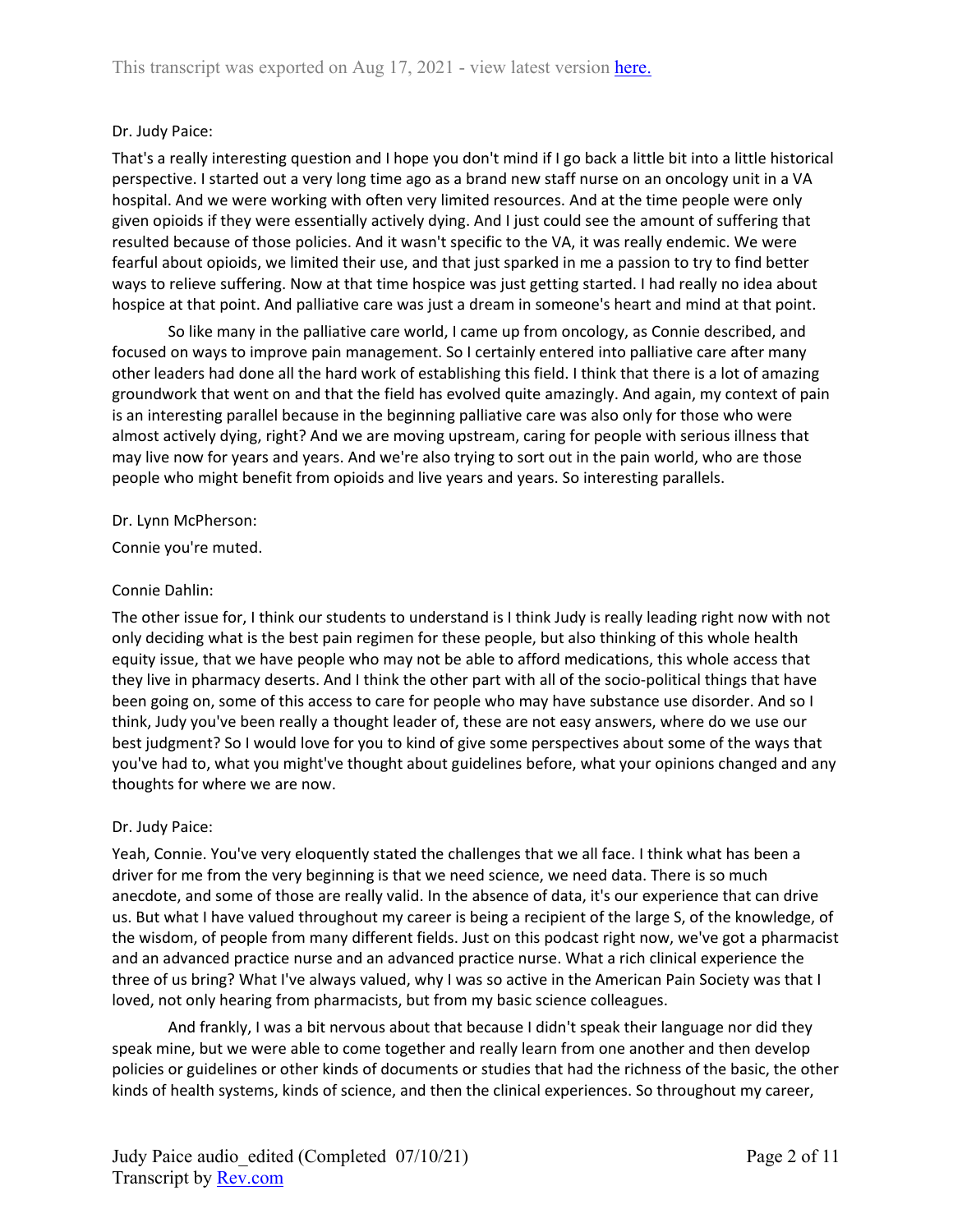what I have tried to do is to serve as that translator to pull in people from many different disciplines so that we do get the richness. And actually there's a parallel to palliative care. Isn't there? The palliative care is an interdisciplinary field. It's best when there are nurses and physicians and pharmacists and chaplains and social workers and all the others, anybody who can contribute to the team.

So that has been a driver for me. And I think for your students, I would so strongly encourage if there's trepidation about approaching others, overcome that as to the best that you can, because they will learn from you, you will certainly learn from them. And it is that richness that actually will build the field. If we stay in our silos, we will only know what we in our science, in our discipline know. I can't say it any more strongly.

#### Connie Dahlin:

No, I think you've made two good points. One is you were talking about wanting to be a translator of these different sciences. And in fact, I think palliative care, sometimes we're a translator, because people are hearing so many things and we're trying to break this down. I think this other part that you are speaking to is that as we think about the evolution of hospice and palliative care, first was just kind of getting the philosophy together and creating a consensus of what that is, to the extent that we can.

I think the second was sort of saying, okay, this is this clinical expertise, how do we define it by whatever? And now as we kind of move into the next stage of evolution, what you're speaking to, Judy, is that we do need to move outside of ourselves. We have to kind of think about, there are other people who've created new specialties, created new fields, and there's other work we can bring in. And that's the way that we're going to be able to move forward. Because it might be business concepts, it might be the technology, that's the way of the world. And if we stay insular, we're not going to grow. So I think that that's really important of what you kind of said with that of movement forward.

Dr. Judy Paice:

And...

Connie Dahlin: Go ahead.

Dr. Judy Paice:

You mentioned business. For me, it was always the basic science. I'm not going to become a basic scientist, but I'm going to be critiquing that literature. You described the business perspective. I'm always going to be living within an institution that has business issues and philosophies and principles. And I need to at least at some level understand. So yes, you've highlighted it nicely, Connie.

#### Connie Dahlin:

And so then I think this interesting part about how do we learn and go forward. So I can think about, if you were to kind of frame it once since we had this crisis, because we weren't treating pain, then we had the AIDS crisis that we didn't know how to treat this new disease, then we got into trouble because we had chronic pain that we weren't treating. And now we're in an opioid crisis except for the fact that given some of the policies that happen, and you all can explicate it, and I hope you do. For our students to understand that as we developed this opioid strategy, there are less opioids being produced. And then when Puerto Rico got hit by the hurricane, they have never made it back. And so they have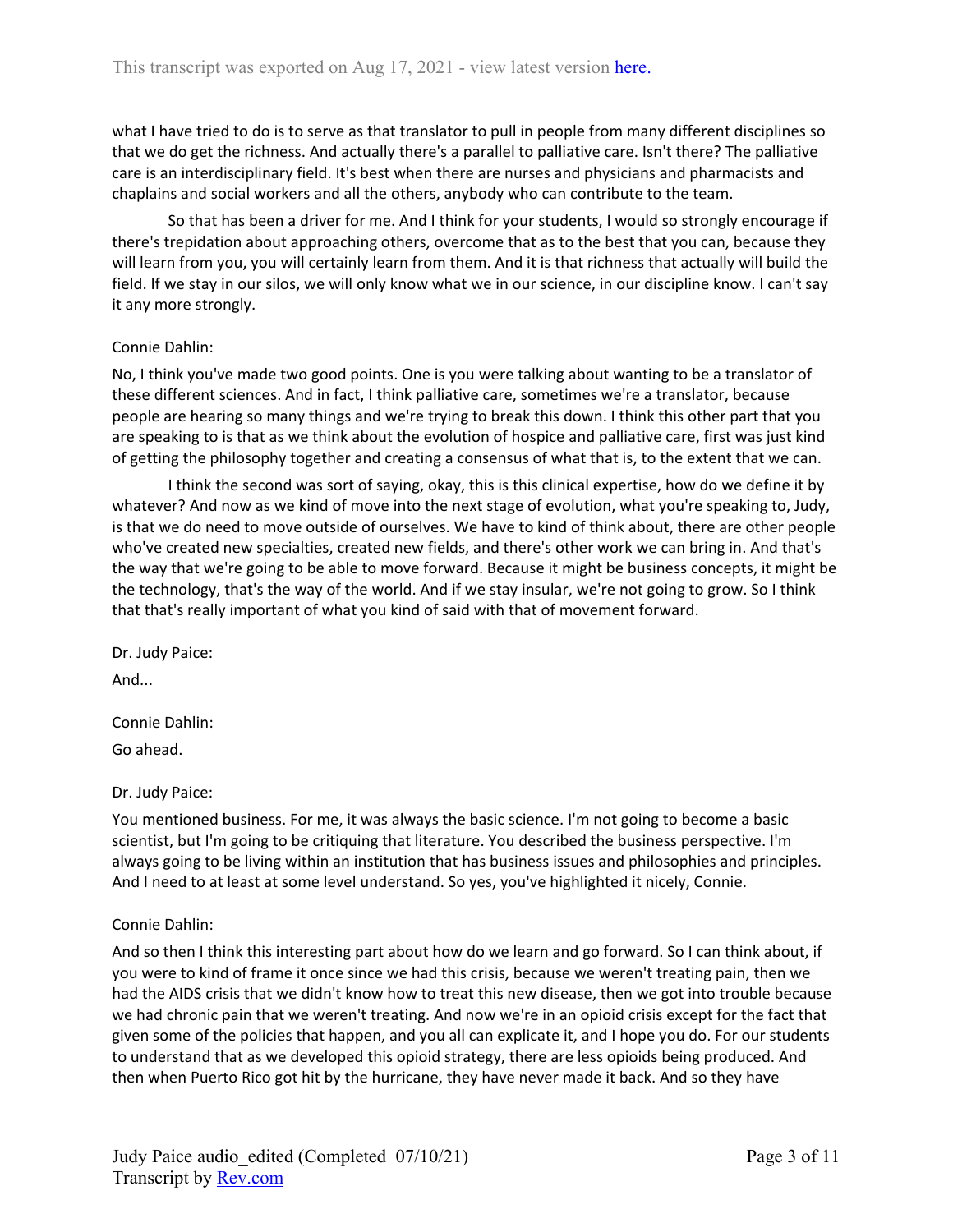factories that were, I guess, making opioids and other healthcare products and they've not come back online yet.

So we not only have this crisis, but then we have patients need to be treated, but we still have such a less production. So how would you kind of do, interpret simply for kind of like this part about where we've gone in this pain world? Because I think that would be really interesting from your perspective.

#### Dr. Judy Paice:

Sure. So, and again, this is the world according to me, so I see the world through a lens that everyone is going to have a slightly different lens. But again, back to the beginning, I saw pain poorly treated. I worked so hard to find ways, as I know you two did as well find ways to improve that management. And part of it was knowledge. So to try to improve education, but we know that pain being so subjective, it's more about attitudes as well. So working on both of those, it's not just enough to educate people to the equianalgesic dose of an opioid, as Lynn has done so nicely with all of her textbooks. And in your textbooks, you do with humor, ways to get over the stigma as well. So trying to help people understand.

There was an amazing program. And it's interesting, historically, everybody now is trying to look at who to point the fingers at. Some people have pointed fingers at the Joint Commission, others at the American Pain Society about the pain is the fifth vital sign. And I thought that was, and I still believe, that was an important program at the time. We were not documenting pain in the patient's medical record and it was not being acknowledged. So what a simple kind of strategy to add it to the vital signs so that it was normalized as an essential assessment parameter.

Now, nobody in any of those kind of strategies set and give them all the morphine they've ever wanted. It was, let's acknowledge that people have pain. Unfortunately, I've been called by reporters and many others who want to find out who in that American Pain Society pushed that program, because, that's the whole cause of the opioid epidemic. And thankfully I've had people who have taken the time to listen, to learn that that really is an awfully simplistic perspective. It was so much more complicated than that. And yes, now we've got all sorts of books and now documentaries about the role of pharma and how pharma was really pressing these medications, the role of the wholesalers, how they were delivering mega quantities of opioids to some little towns that were receiving orders of magnitude more opioid than the numbers of people in the population of those little towns.

So there were multiple variables that led to this problem of misuse. And some of it may have just been also the [inaudible 00:15:47] of our world. People looking for other ways to become inebriated, if you will. Substance use disorder, whether it's alcohol, tobacco, or opioids, benzodiazepines, these have been around for a very long period of time unfortunately. So the opioids that we were prescribing were entering the community, there is no doubt about it. We were not teaching people at that time about safe storage. It just wasn't on our radar screen.

So the pendulum went to the wrong direction. Many, many people who shouldn't have been getting these medicines did. And then after a while, people started to observe this and policies were put in place to help mitigate this. Some of them were a bit challenging to us, as Connie mentioned, things like the DEA who is responsible for not only the regulatory kinds of things that we know about with DEA, but they are also responsible for allocating the amount of powder, if you will, or free materials that go into the tablets that we then eventually order and dispense to our patients. And they diminished the amount of morphine for example, or opium type products that would be given to manufacturers by 10% per year. So it was incrementally being reduced. And then there were some other factors like hurricanes and things that interrupted supply.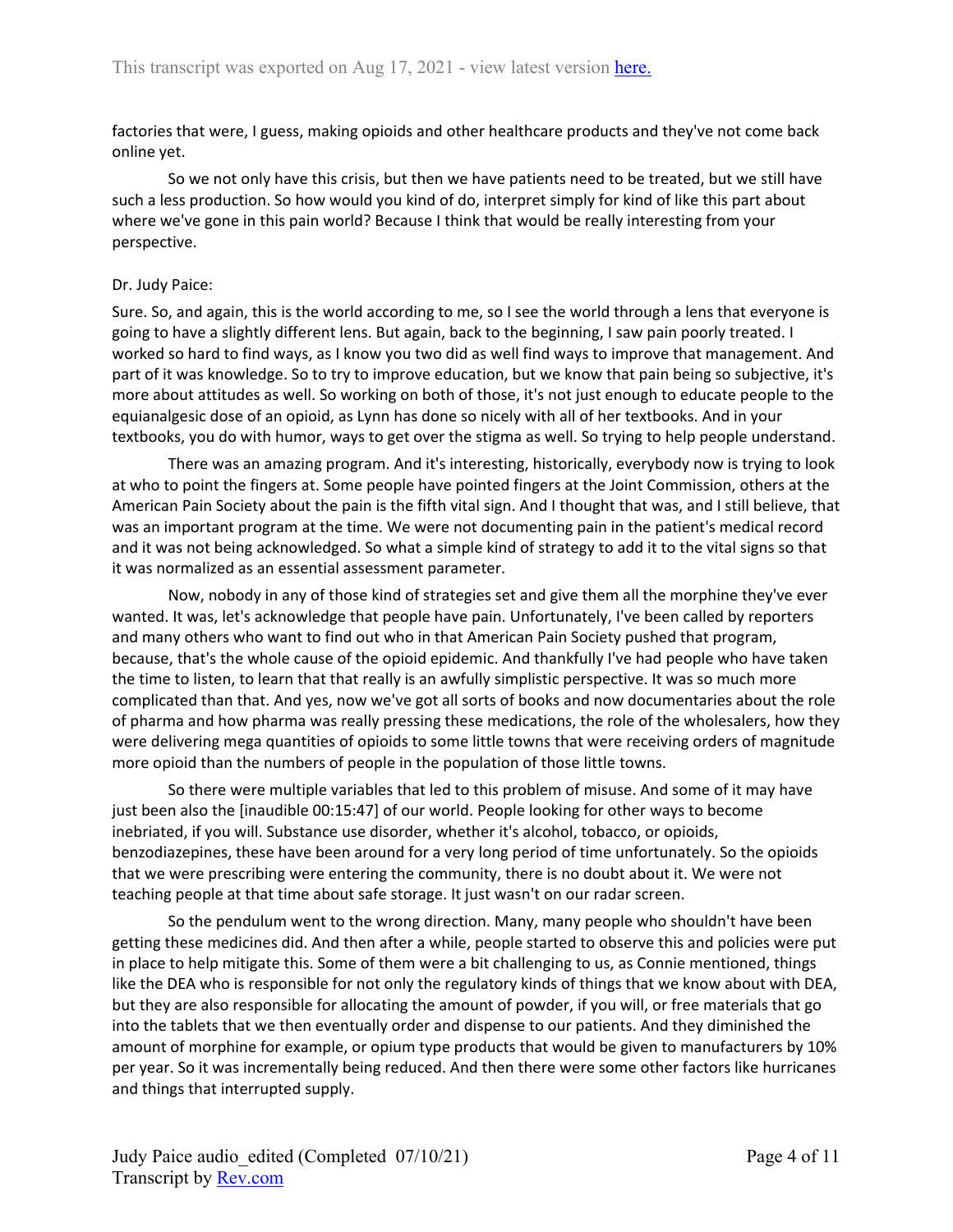And then we unfortunately saw that heroin and eventually fentanyl, illicit fentanyl became much cheaper than prescription opioids. And the prescription opioid misuse declined and we saw an extreme escalation in the illicit use of heroin and in fentanyl, and now we're seeing an extraordinary increase in methamphetamine as well. So unfortunately, there were also other byproducts, unintended consequences as I keep calling it. The insurance companies jumped on this as a way to limit their financial impact of having to pay for opioids. And so they've implemented something called a prior authorization. So for all of you that aren't stuck with those kinds of clinical responsibilities, I just came back to, after a three-day weekend and I had 10 different prescriptions I just had to write for folks who filled their pill boxes over the weekend. And I've already gotten three requests for prior authorizations from those 10 prescriptions.

What that means is I need to either go online or call the insurance companies from a draconian perspective. So much of this done by fax. Do you do anything by fax anymore? And I have to document the patient's medical diagnosis, which gosh, I hope the insurance company is aware of their diagnosis since they're paying for their chemotherapy and their other medications. So it's really quite a bit of jumping through hoops. And the sense quite frankly, is that it's just a way to limit access to these medications. And Connie, you also inferred that our patients with, people of color, people who live in neighborhoods that serve primarily people of color or people who have limited socio-economic status, those pharmacies tend to not want to carry these drugs. And so many of our patients have great difficulty accessing the medications. And as a result, many of my colleagues don't even want to prescribe these medicines anymore.

#### Dr. Lynn McPherson:

Judy, you mentioned unintended consequences, the CDC guidelines that came up in 2016, I believe it was, if you read them carefully, they're very well-intended and they make perfect sense to me, but they did kind of have a little bit of a boomerang effect. Can you speak to that?

#### Dr. Judy Paice:

So there were concerns, and here I sat on a different government panel at that time, and we were protesting the CDC guidelines when they were open for public comment. So there were a lot of concerns about the actual process and some of the consultants who were involved in the process. It was open for public comment for a very short period of time. Initially the document stated that it would exclude people in hospice. Well, we both know, everybody listening to this knows that it isn't just people in hospice who might need opioids. What about people in palliative care or people with active cancer treatment or many others? So we were able to modify some of those.

And Lynn, you're absolutely right. Most of it reads like mom and apple pie. It's a reasonable guideline, which by the way, it is being modified at this point and will be released very soon. But there were two components, two recommendations that really made many of us quite concerned. And for good reason, it turned out afterward. One was that even though the guideline was supposed to be for primary care docs and for people with chronic pain, they instilled two recommendations that were really related to acute pain. One was that patients shouldn't get any more than a three-day supply or in extreme circumstances, a seven days supply. And then the other was to limit the dosing to less than 60 milligrams. Never should be more than 90 milligrams of morphine equivalents.

And again, the insurance companies quickly picked up on those. And I had many, many patients who would bring the prescription that I would provide to their pharmacy and be told, oh, no, you can't get 100 pills, you can only get 20 pills because that's a three-day supply. Or no, you cannot get this amount of pain medicine, even though they have been receiving it. So it meant more communication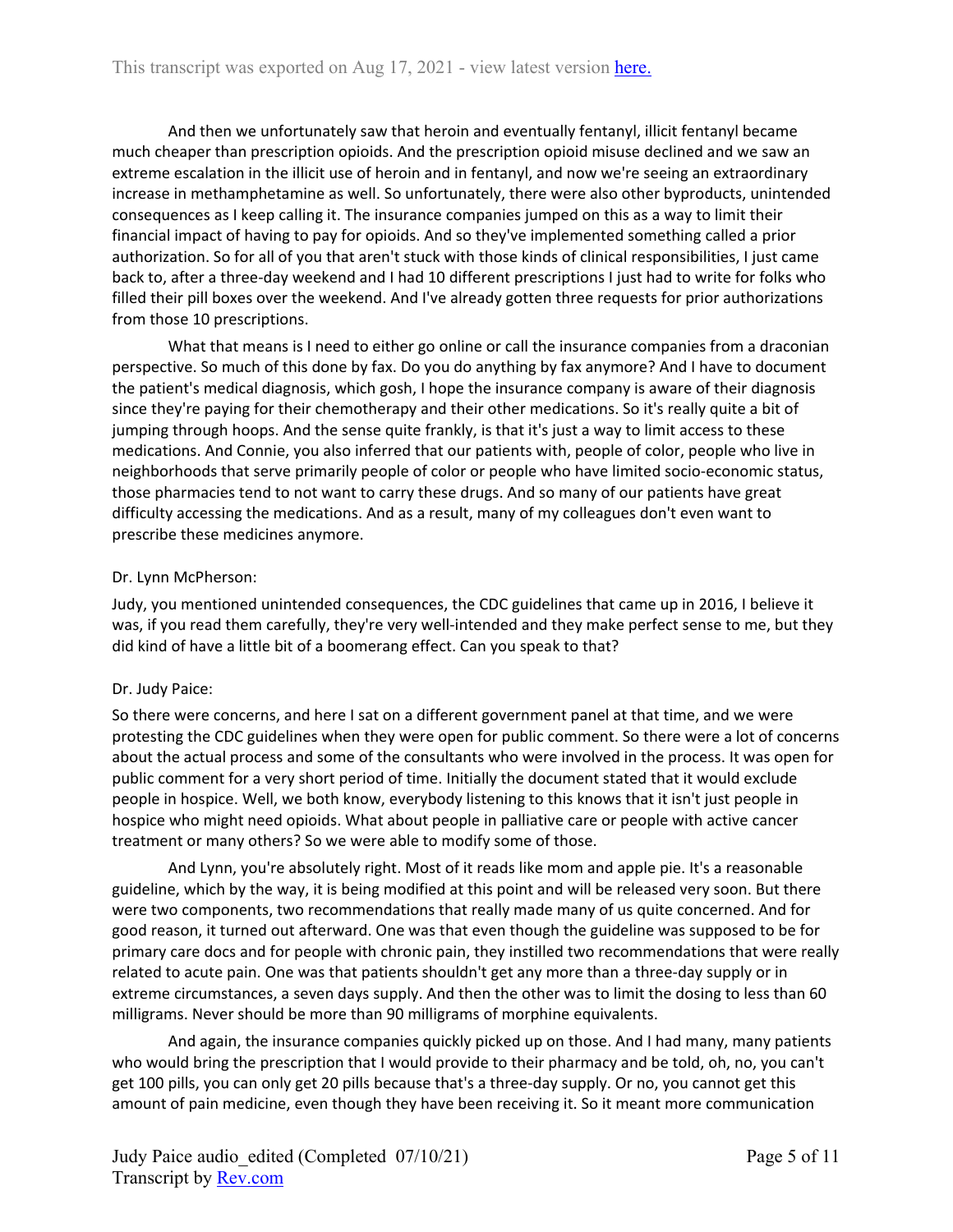with the insurance companies and the pharmacies to override those recommendations. But now the insurance companies somewhat carry a bit of an imprimatur right. They had the adornment of the CDC guidelines that they could fall back on when they were limiting access.

#### Connie Dahlin:

Yes, it's really been a challenge. It really has. And one thing that, a couple of things strike me is as a prescriber, if you write for a long acting morphine and a short acting morphine as needed, the pharmacy has to count all possible doses, which could artificially throw the patient over that artificial limit, I would say, even if they never even used it as needed, short acting opioid. And my second observation is I've really been invested in this, because as you say, I'm very interested in opiod conversion calculations is how practitioners are widely disparate in their ability to do an opioid conversion calculation. And those online calculators are notoriously unreliable because there's no critical thinking that goes into it. So what are your thoughts on all that? Should we do away with the limits? What do you think?

#### Dr. Judy Paice:

I think they should just merely be guidance and not endorsed by the insurance companies either overtly or covertly. I agree with you about those online calculators. All it takes is one decimal point. If you do not understand what you believe to be the approximate equianalgesic conversion, if you don't have a sense of it and you just blindly follow those calculators, you can really cause serious harm.

Connie Dahlin:

Absolutely.

Dr. Judy Paice: So I'm with you on that.

#### Connie Dahlin:

So do you think that the CDC guidance has had an impact on how we treat pain in hospice and palliative care patients?

#### Dr. Judy Paice:

I do not know about the hospice world as well. You would be able to respond to that, Lynn much better than me. I see it when I refer patients to hospice that because for example of the opioid epidemic, we do see the comfort kids are not being supplied like they used to be. Smaller amounts of medicines are being provided, which is not necessarily a bad thing if you live in an area where there's rapid access, but if you live in a rural area where it may take a while for your hospice team to get you additional medicines, then that's actually dangerous.

So from a hospice perspective, I think there are others who have greater expertise and awareness. From a palliative care perspective, I see my colleagues struggling with the same issues of prior authorizations. And in fact, some teams are having to use a significant portion of an FTE, and it's usually a nurse, who has to be the person on the phone with all of those insurance providers and pharmacies just trying to gain the access.

Dr. Lynn McPherson: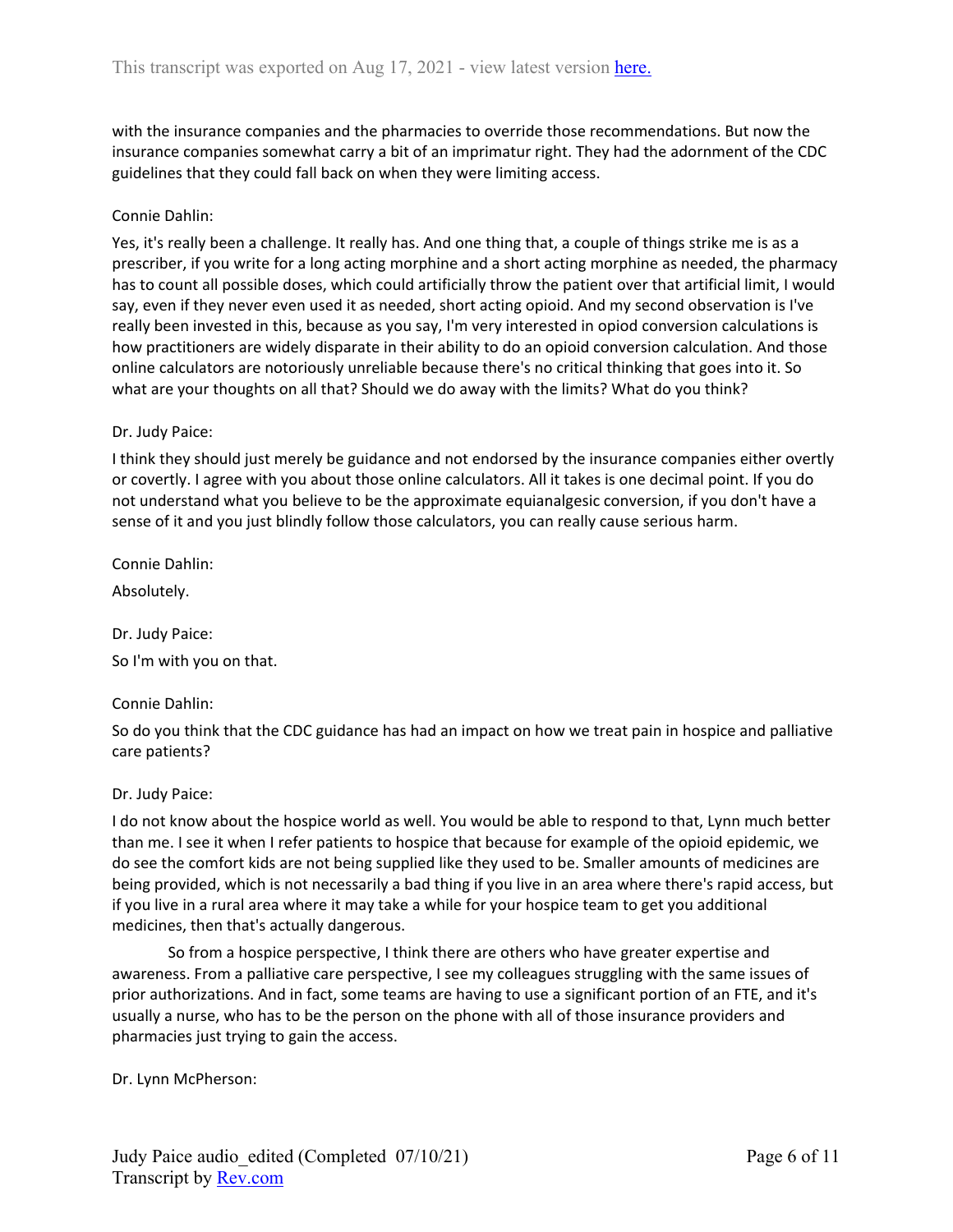Yeah, well, I will say about the comfort kits or starter kits, comfort packs, whatever you call it. Part of the reason there is the drugs are so damn expensive. Where a comfort kit used to be \$10 or \$15, which was a very reasonable investment, now I'm seeing \$75, \$100. And so I think your point is so much medication is destroyed at the time of death, that I think more often our hospices are looking at what's the patient's clinical situation, because my other point is, most hospices now, large ones, have like a SWAT team for patients who you hope they live through the four hour admission visit and can sign the paperwork, because people are being referred so late in the game, they would not need a huge quantity of medication. And I do think hospices are sensitive to the patient not dying with a boatload of medications in the home, because now those medications belong to the patient, and by extension on their death to their family, and we can't make them destroy those medications. So it really is multifactorial.

## Connie Dahlin:

And I would just say, I think my experience, and so, you both know that I started off in hospice and started an urban hospice. And so all the intricacies, Judy of what you're talking about of safety and what we're prescribing and how do people get medications and going to people's houses and, they were ripping off labels and stuff when they threw away bottles because they didn't want anybody to know what it was. To then do the palliative care team and now, I think the challenge that I have had, I would say for the last 20 years, is I never felt comfortable signing a comfort kit because I really wanted people to think through, what is the person's diagnosis? If we're going to think proactively, what are the symptoms based on their diagnosis that are going to happen?

So if we think they're going to get anxious, I'm happy to do, if you want, lorazepam or a diazepam. I'm not happy when you're telling me that you want me to write an ABHR suppository or something like that. I'm not happy when you're going to tell me that you're going to do ativan, rubbing it on your wrists. So like just the science of some of these. And people, particularly, I think this nurse to nurse part would say, Hey, you're a nurse. You're supposed to be sort of my practice. And I'm like, and I'm a prescriber. And so when people see what I'm prescribing, I want to be able to justify it. So I would be crossing off that list and doing whatever. So I can imagine sometimes I wasn't very popular.

But I think this part, what you're speaking to is thinking clinically what's in front of us and what is appropriate and what's not, I'm wondering, because I think the second part of what you said was so important for people to realize that in fact buying heroin and getting fentanyl is cheaper sometimes than people getting their prescriptions. And that if you have people who have to make a decision for better or worse, and if you think about the fact that we started off in hospice using heroin 60 years ago, it's not uncommon that people would be thinking about that, but we were doing this and then now we've just added, for a lot of people, when you're writing an opioid, you have to write Narcan. And the whole politics of that because that's another prescription, and I don't know what the cost is. I understand the reasoning and I just worry because, am I correct that at one point, the cost of that went up because people knew that there would be a demand for that and so the price for patients was more?

# Dr. Judy Paice:

Yeah, in the Chicago area, it went from \$135, \$130 for it comes in two nasal applicators. And now it's running around \$150. Initially it was not paid for by insurance. Now it is, and I'll say most of the time, I would say about 90% of the time. But it takes a lot of time to help people understand what it's for, and with stigma already so profound about opioids, you really have to present this so carefully so that people aren't thinking that we're suggesting that they're going to misuse the drug or that we're accusing their children or grandchildren of potentially misusing the drug. I always try to present it as a safety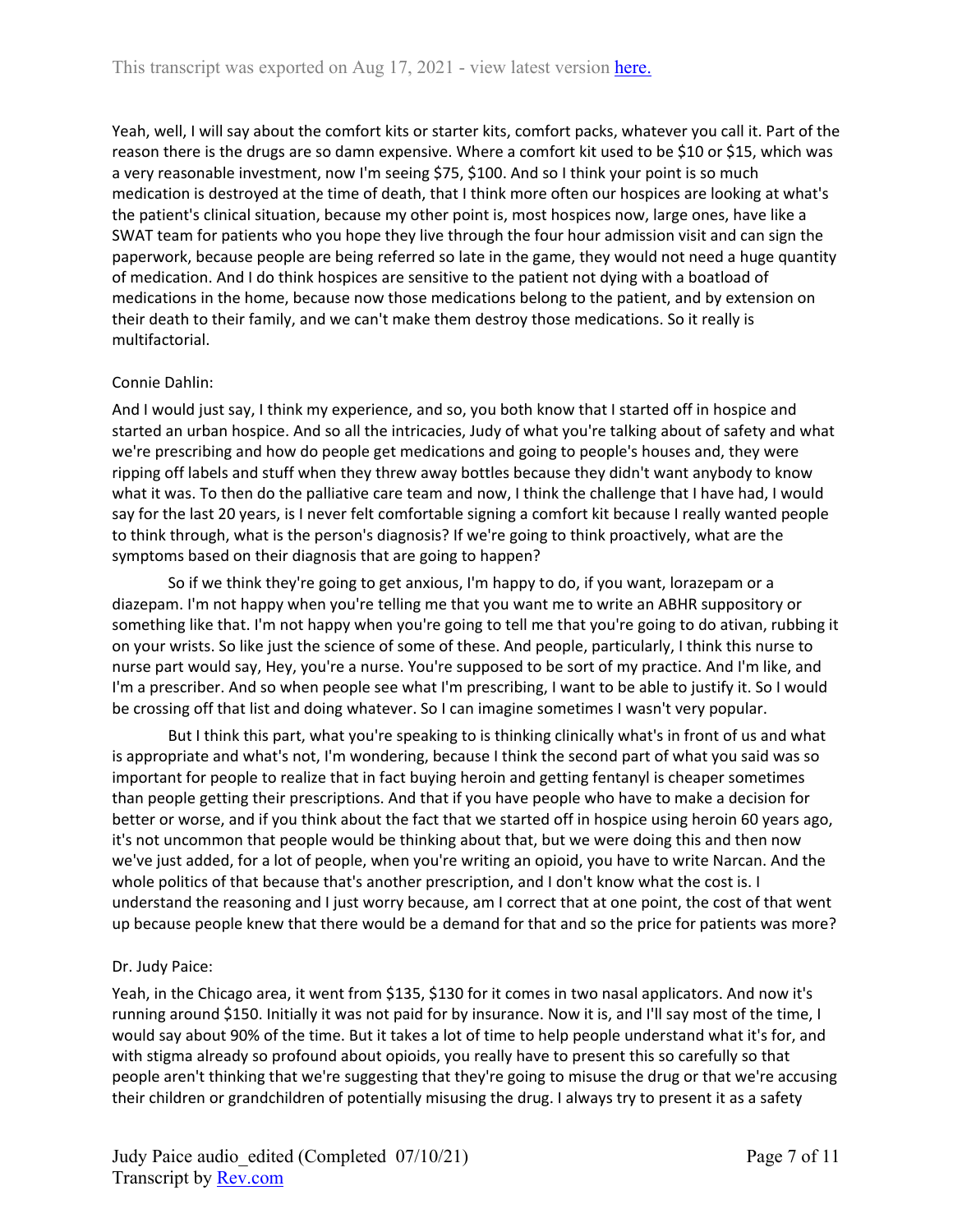perspective and I kind of say it's kind of like a Murphy's law, if you've got it, you won't need it. But it's a challenge because now I'm trying to always remember, have I documented this, have I given the patient this, it expires in about a year. So for some of my patients who are living longer, I'm trying to remember to re-prescribe it. So it's another interesting wrinkle.

And Connie, you've kind of hit on the piece that I really want people to understand. There are the people who are the experts in pain. There are the people who are the experts in addiction. And now in palliative care, we are seeing both and it is to be expected that there's a certain level of substance use disorder within our society. Some are proposing that with COVID, maybe it's actually risen. And now they're presented with a serious illness. Is it unreasonable to expect that we're going to see folks who need that specialized kind of care? Initially, again, the pendulum just swings back and forth. Initially I would hear many of my palliative care colleagues say we shouldn't be taking care of those people because we don't have that expertise. And just from a perspective of who goes into palliative care, we're kind souls, and we're going to be manipulated seriously. I heard those kinds of arguments about why we shouldn't care for those people.

Now, am I saying that I have the expertise? I'm learning, I'm trying, and I hope everyone can. It is not an easy thing. We don't have enough palliative care staff and we don't have enough addiction staff. So here we have an absence of expertise in, especially on the addiction side. And so trying to, again, I'm trying to now build those kinds of bridges so that we can all speak the same language and learn from the science that each of us possess so we can provide better care for those patients with substance use disorder and those patients at risk for substance use disorder.

#### Connie Dahlin:

Well, I think, Judy, what you speak to also is this interesting part, because I'm thinking, academic medical hospitals you have addiction services. Or sometimes you do. But then the challenge is this, so thinking about a patient, I think where I learned was some of my attendings who came in later on had dual education in palliative care and pain, which was always amazing to bring to the team, but none of them had addiction. They hadn't done addictions and palliative care, so that hasn't come in that way. But it's an interesting part because I think of how do we get support to care for these patients? Because I think you do bring up this really important part because if we don't care for them who does, and if you're in a community and you have some providers who say, I'm not going to write for this, then the patients left without anything. And that we need to learn some skills, because I can remember saying, oh, in our hospice population, we only have 4% of people who may have a substance use disorder.

This was a long time ago. And I don't know where we even got that statistic, but I think it was during the pain part when we were saying, of course we should use pain medicines with chronic illness. And now I'm sure those numbers are higher, but I think where I get into just trying to make sure that I'm practicing well is that I don't practice in solo, that I'm working with my team and that we're talking through the addictions part so that we're coming up, even if they aren't seeing them on a regular basis, a plan of care that has been collaborative and we've consulted. And I worry sometimes that the piece that's missing for the palliative care providers has just been doing pry offs can be demanding. You need to take the time to think about when you're caring for these patients and you don't have that expertise, who are you kind of running these cases by? Do you know what I mean?

Lynn, I interrupted you, you were going to ask a question.

Dr. Lynn McPherson: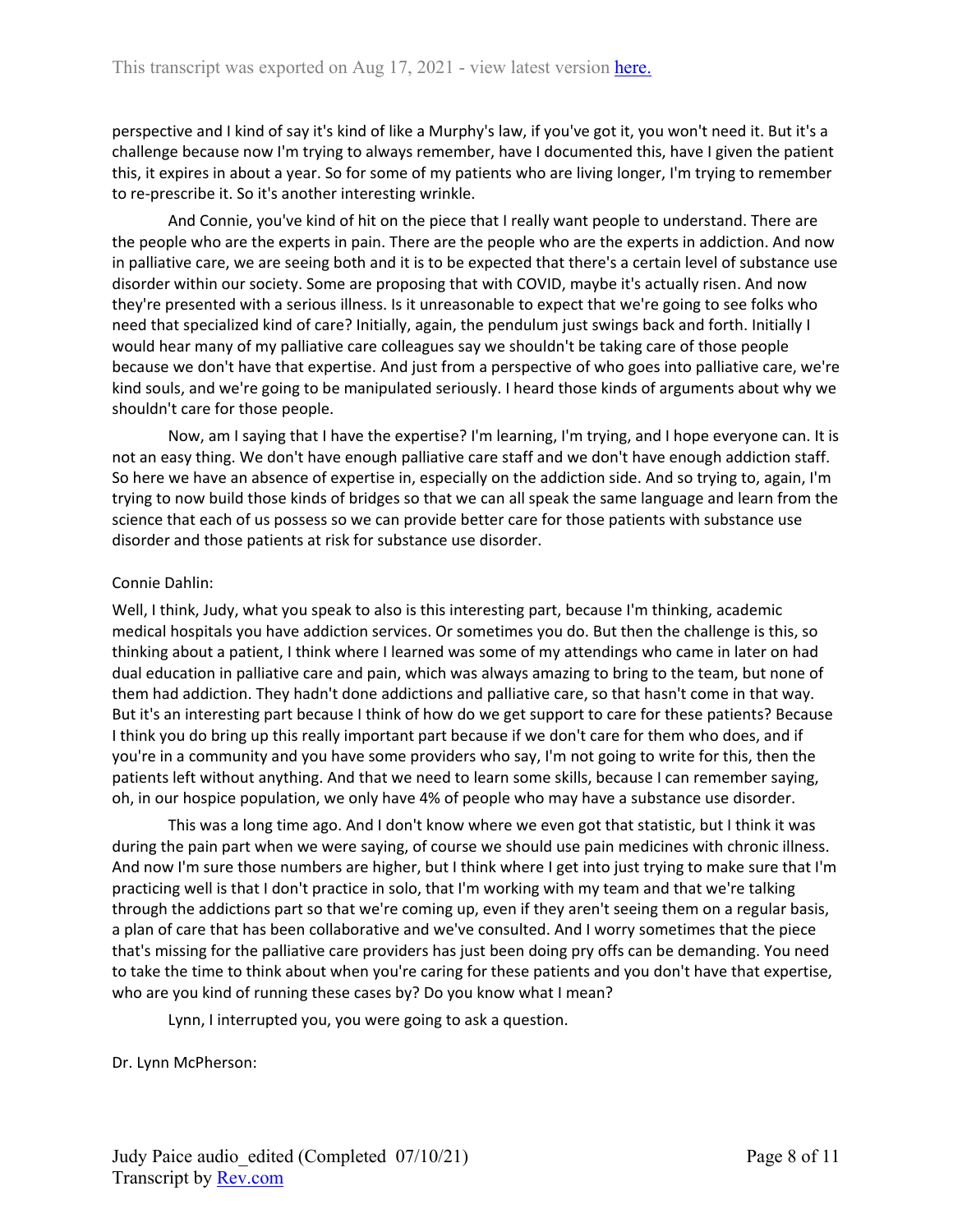Well, I just think there's so much moral angst on the part of hospice and palliative care providers. When you're caring for someone who is actively abusing heroin or something else, and we desperately want to treat their pain and either somebody in the, we're paying for medications that are delivered to the home and hospice and maybe a family member is stealing their medication. Well, the nurses, but we still need to treat the pain. I know, I know we do. Or the patient says, I'm not going to stop my heroin or they'll take all of the methadone on day one, but we desperately want to treat their pain but there's a liability issue. I don't want to kill somebody. It's just a real conundrum, isn't it?

## Dr. Judy Paice:

Mm-hmm (affirmative).

#### Dr. Lynn McPherson:

Oh my goodness. Judy, maybe you could speak just for a moment too. I know about two or three years ago, there was a big kerfluffle about, oh my gosh, look at this cancer survivors are using more opioids per capita than the general population. Well, duh. Even post-mastectomy or posts lymph node dissection survivors can have persistent pain forever. So what are your thoughts on that? I know you wrote report of a position paper on that.

## Dr. Judy Paice:

Yeah. I was the lead author on the ASCO clinical practice guidelines for pain and cancer survivors. And that was published in 2016, around this time as the CDC guidelines. So I think it was a little overshadowed. And what I believe this document really contributes were twofold. One, we highlighted all of the pain syndromes, at least at that time. Now we could add to that list quite a bit because of the advent of immunotherapy, but there were quite a few syndromes that the average, I think oncology practitioner wasn't aware of the breadth and the intensity of some of these syndromes. And then we also talked a lot about risk mitigation. How do you assess who is at risk for misuse, and trying to then find that balance.

And you're absolutely right. There are some exquisitely painful syndromes that, and most of it is related to the treatments that we've provided. I've got a ton of stem cell transplant patients with horrible, a vascular necrosis, young people who can barely ambulate, but because their immune status is still somewhat tenuous, even years after transplant, the orthopods are not comfortable doing procedures, or they've had so many steroids that they're really worried about the integrity of the procedure, is there enough adequate bone to be able to put in those prostheses? That's just one example.

Unfortunately, when I do look at a lot of the studies of people with cancer who are survivors, we kind of slice and dice them, like when you mentioned post-mastectomy. Yeah, but after mastectomy, some women also then get radiation and many are getting aromatase inhibitors, which can cause severe arthralgia and myalgias. A bunch got chemotherapy and now they've got chemo induced peripheral neuropathy, but how do we treat those studies? The studies look at just the pain related to their axillary lymph node dissection, or their Sentinel lymph node biopsy. Anybody can really just become a small piece, it's the entire picture that we often miss. And the role of uncertainty for many, at least in the cancer world, and that's the group I can to the best, is that backache that I've got now, is that our recurrence of my cancer? Or is it because I played with the grandkids over the weekend?

Dr. Lynn McPherson: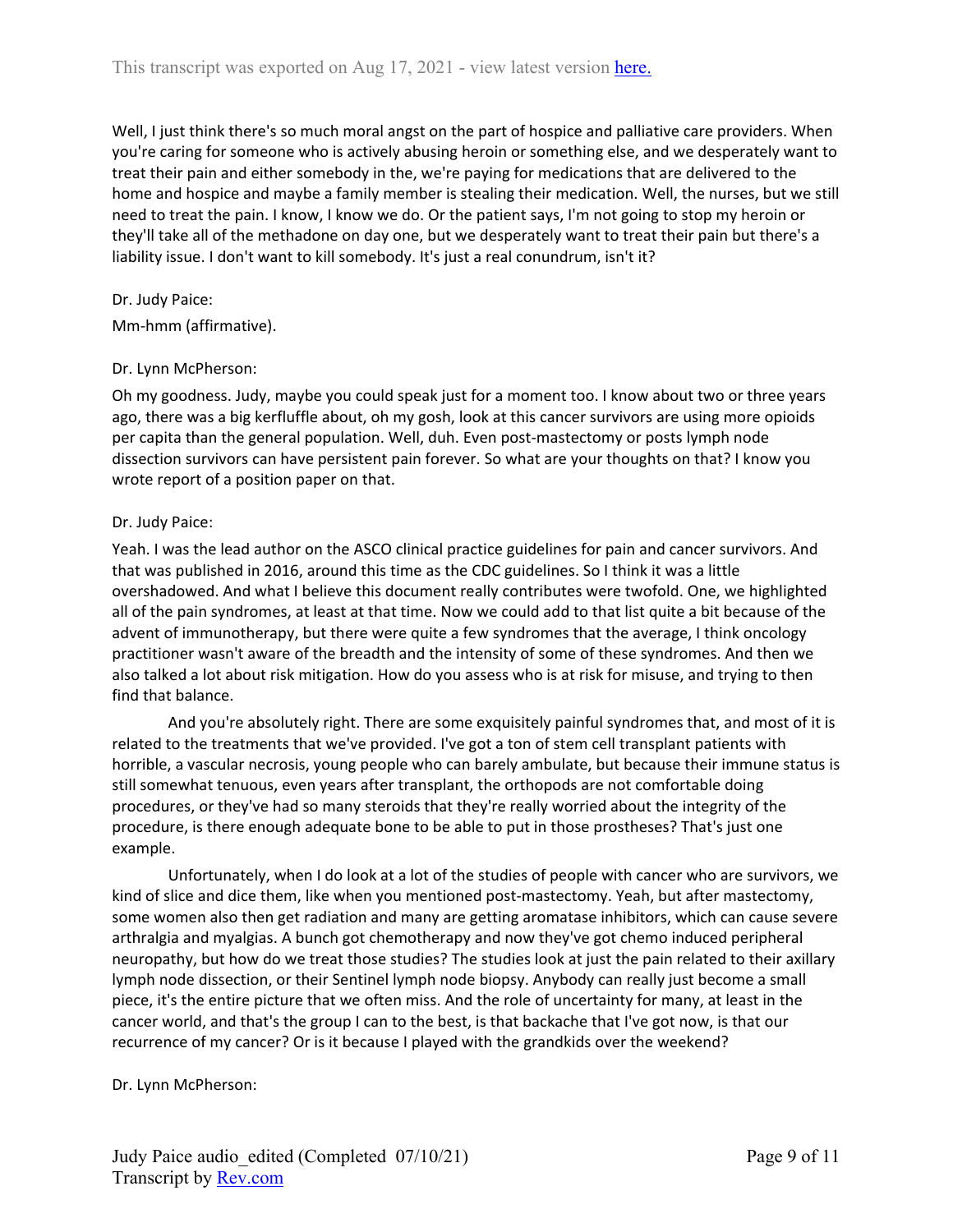Yeah. Can I ask Connie's favorite wrap-up question here. So you're a brilliant researcher and a clinician, Dr. Paice. So what advice would you have for the students in our PhD in palliative care program as they complete their degree and move forward in their career?

#### Dr. Judy Paice:

Follow the science. So stay as inquisitive as you can and learn and do branch out to those other disciplines, even if it's a little bit uncomfortable and you feel like, boy, I don't necessarily belong with that group, stick your toes in and learn. And I think the other thing I would strongly recommend beyond following the science and following your passion is be compassionate. It's a hard field. So take care of yourselves throughout this course and this program, but also throughout your career, because you need to be strong yourself and balanced yourself to be able to then share your wisdom and compassion with others.

Dr. Lynn McPherson:

Good advice.

#### Connie Dahlin:

I think, so Judy, you've kind of really spoken to so many things because I think, well, in this case of cancer care and pain, you've kind of shown for our students it's not just about the diagnosis, there's policy involved, there's clinical judgment, there's research, there's leadership moving that and then there's this whole academic part. And so, to me that also just speaks to why we all have these different perspectives and ways that we're going to lead forward. I also think it just shows to me, so for our students, Judy was also named in 2018 as one of the 30 visionaries in hospice and palliative care by the American Academy of Hospice and Palliative Medicine. And so you can see by her career and the work that she still continues to do that she's really still leading in really helping patients get the care that they need with a focus on pain management and also working with her team to kind of push this part about where are our boundaries.

And so, Judy, it's really always a delight to speak with you and hear what you've done and really appreciate your contributions to the field, but contributions to all of the students that you've taught so far and all of our learners who are going to be listening to this. So thank you so much for today.

Dr. Lynn McPherson:

You're the bomb girl.

Dr. Judy Paice: Thank you both. This was so fun. Appreciate it.

Dr. Lynn McPherson: Thank you so much.

Connie Dahlin: Take good care.

Dr. Judy Paice: